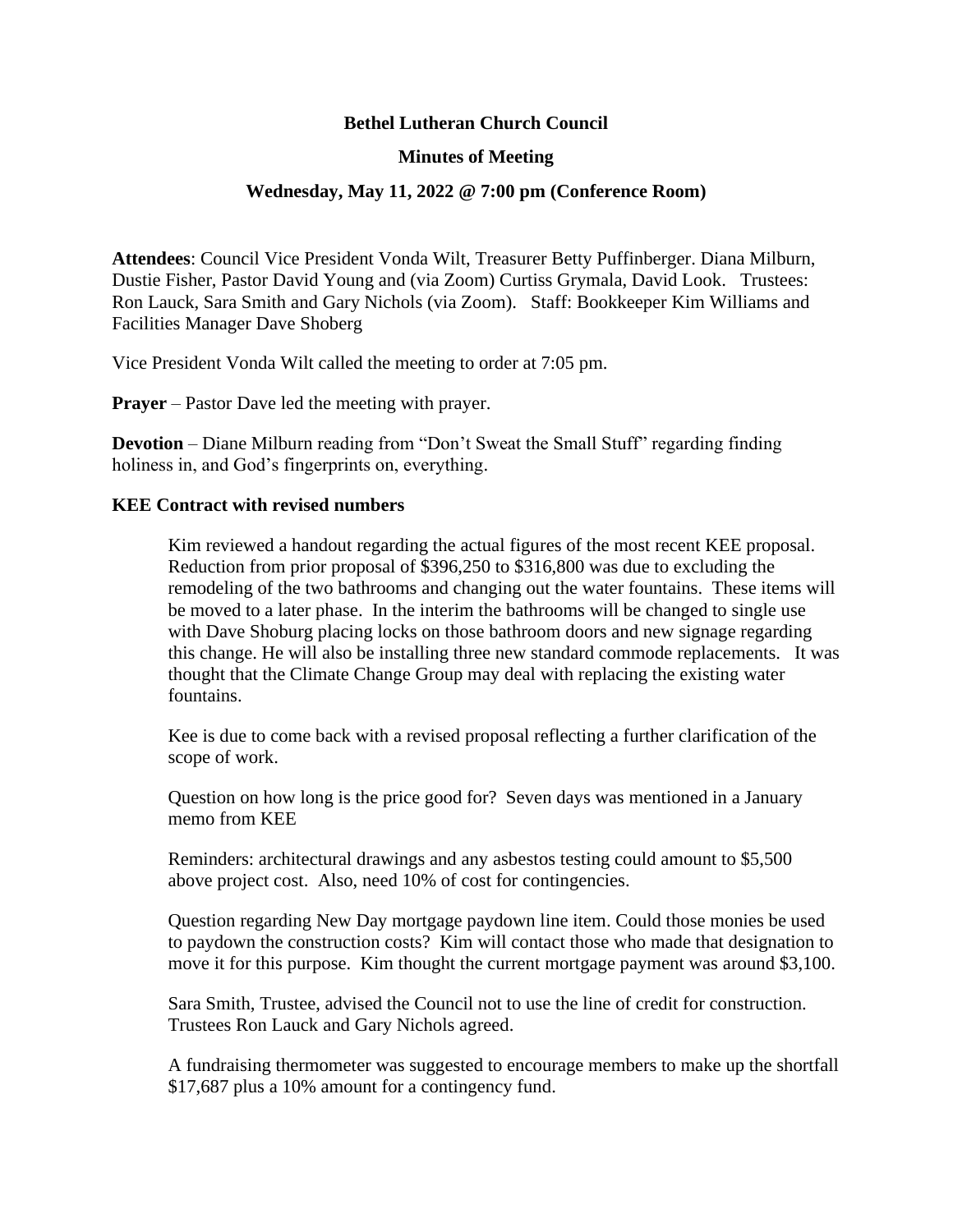It was suggested by Diane to eliminate the Nursery work which would put the cost of the contract in line with the total amount approved by the congregation. This was discussed and the consensus was that it should remain in the proposal.

Motion made by Diane, seconded by Dustie to go ahead with the construction proposal that includes the Sanctuary and the Nursery…\$316,800. Unanimous approval

Follow-up Question from David Look: Should a congregation meeting be held to discuss the proposal and its added cost? Two to three weeks would be required to set up a meeting and get approval. That time frame would mean additional cost increases. Other communication will be used to advise the congregation of the current financial picture on the project. The Constitution & Bylaws indicates that the Council can approve spending at 10% above the Ministry Spending Plan…a total of \$38,000 for 2022.

Vonda surveyed the council members as to whether there were any changes in their prior vote considering this question from David. There were no changes or objections.

Trustees were excused for the remaining business of the Council meeting.

#### **Minutes of April** meeting were approved.

**Financial Report** – Kim indicated that a gift in May would cut the YTD shortfall. She reported sending out first quarter financial statements to the members. Those receiving \$0 giving statements had made donations. Will send out statements again in July…and quarterly from then on. Financial Report approved.

## **Pastor's Report**:

Sunday, May 15 will hold Bethel Adapting session. Will offer four sections; Up, In, Out and Fundraising (increasing Bethel's revenue stream). Participants will rotate every 15 minutes to a new section indicating their new ideas/ministries in these areas. Need people to run sections and solicit new ideas (visions) from participants along these lines. Council members on the Up, In, and Out teams were asked to lead. Pastor Dave will lead the Fundraising/Revenue Stream section. Darline Demott will assist and oversee the process.

Confirmation June 5 – Reception for Confirmation students to include a cake and beverage. Vonda will recruit people to assist with serving. Approval was requested for the Youth Group to conduct a "Wing-a-thon" fundraiser for Mel Seibert. Motion approved.

Seminarian Kyle Duff and wife Renee are expecting a baby. Suggested a gift card from Target for \$250. Motion approved.

**UP Team Report -** Need a new sign-up for Worship Assistants and ushers, greeters and acolytes beginning June. Will use 9 am arrival time to brief volunteers about their duties. Liturgical Arts team requested a meeting with the Altar Group to discuss and clarify specific duties of each to avoid duplication of effort.